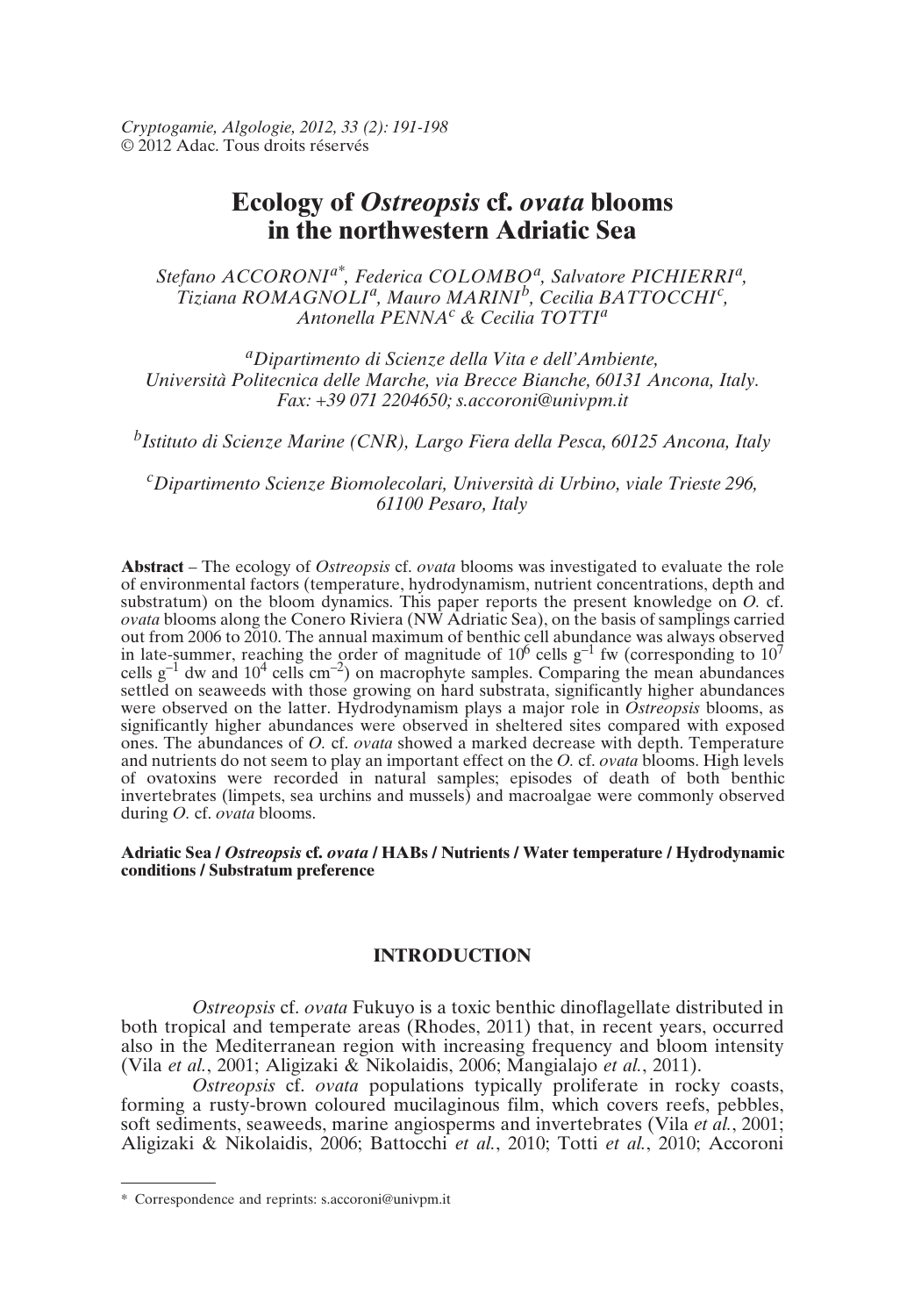*et al.*, 2011). The presence of *O.* cf. *ovata* in coastal waters may pose a real threat to coastal food web and fishery (Aligizaki *et al.*, 2011). Its toxicity is associated with the presence of palytoxin (PITX)-like compounds (Ciminiello *et al.*, 2011), causing human health problems, as dyspnoea, fever, conjunctivitis and dermatitis (Tichadou *et al.*, 2010), and mortality of benthic marine organisms (Shears & Ross, 2009). Recently, liquid chromatography-mass spectrometry (LC-MS) disclosed the presence of putative PlTX and five new palytoxin analogues, named ovatoxin-a, -b, -c, -d and -e, in field and in cultured samples of *O.* cf. *ovata* collected along the Italian coasts (Accoroni *et al.*, 2011; Ciminiello *et al.*, 2011).

*Ostreopsis* cf. *ovata* has been recorded along the rocky coasts of the northwestern Adriatic since 2006 (Monti *et al.*, 2007; Totti *et al.*, 2007). In this study, we illustrate the present knowledge on the ecology of *O.* cf. *ovata* blooms along the Conero Riviera (NW Adriatic Sea), on the basis of samplings carried out in 2006 (Totti *et al.*, 2007), 2007 (Totti *et al.*, 2010), 2009 (Accoroni *et al.*, 2011) and 2010, highlighting the potential role of environmental factors (temperature, hydrodynamism and nutrients, depth and substratum) on the bloom dynamics, in order to depict some general considerations on the *O.* cf *ovata* trend in this area.

# **MATERIALS AND METHODS**

The study area is the Passetto station in the Conero Riviera (Ancona, NW Adriatic Sea) characterized by shallow depth  $(\sim 1 \text{ m})$  and rocky bottom. Sampling was carried in summer 2006 (Totti *et al.*, 2007), 2007 (Totti *et al.*, 2010), 2009 (Accoroni *et al.*, 2011) and 2010 with a frequency of 15-7 days. Surface temperature (CTD) and meteomarine conditions (Douglas scale) were recorded. Water samples for nutrient analysis (nitrates, nitrites, ammonia, phosphates and silicates) were collected, filtered (0.45 µm), stored in polyethylene bottles at –22°C, analyzed following Strickland & Parsons (1968). Surface seawater samples were collected to analyze the abundance of dinoflagellates in the water column, and preserved with 0.8% neutralized formaldehyde. Undisturbed benthic substrata (macroalgae, pebbles) were collected underwater to avoid the loss of *Ostreopsis* cells. Sampling protocol and laboratory treatments were made following the procedure described in Totti *et al.* (2010). Identification and counting were made using an inverted microscope following Utermöhl (Hasle, 1978).

Differences in the abundances of *Ostreopsis* cells between different substrata, depths and sites at different hydrodynamic conditions were assessed through a one-way analysis of variance (ANOVA) using Statistica (Statsoft) software. When significant differences for the main effect were observed  $(p < 0.05)$ , a Tukey's pairwise comparison test was also performed.

## **TEMPORAL TREND OF** *OSTREOPSIS* **CF.** *OVATA* **BLOOM**

*Ostreopsis* cf. *ovata* was detected in all sampling sites characterized by rocky bottom, while no cells were observed in stations characterized by soft bottoms. PCR amplifications revealed the presence of the sole genotype *O.* cf. *ovata* (Battocchi *et al.*, 2010; Perini *et al.*, 2011). The temporal trend of *O.* cf. *ovata* blooms on benthic substrata and in the water column was similar in each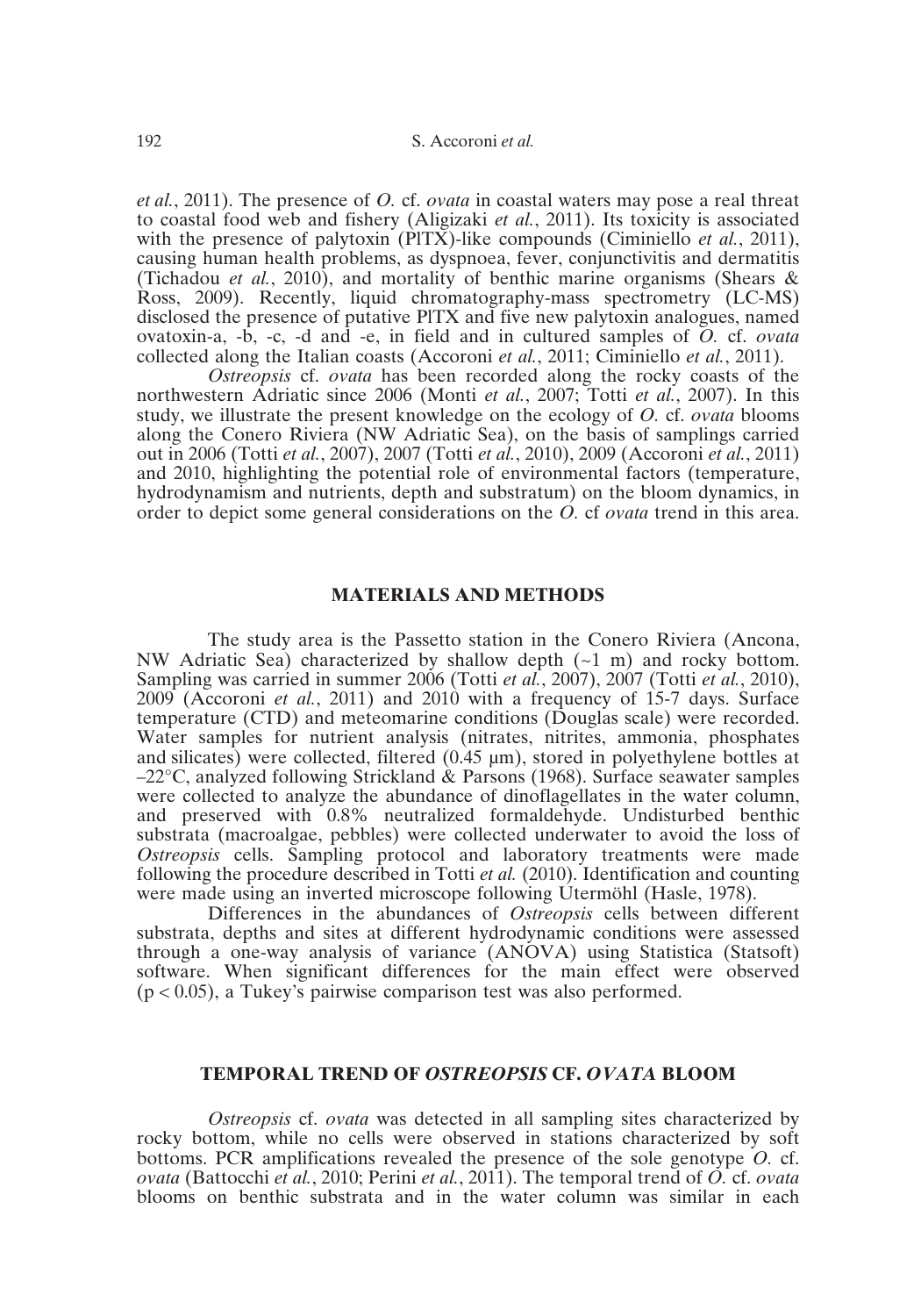investigated year, with the first cell appearance at the end of July/early August, then the maximum abundances recorded in late-summer (end of September/early October) and decline of the blooms at end October/early November, often in concomitance with prolonged conditions of stormy sea (Figs 1-3).



Fig. 1. Temporal variability of Ostreopsis cf. ovata abundance (cells cm<sup>-2</sup>) at Passetto station on macroalgae in 2007. Abundances are expressed as mean values (± standard error) calculated for all seaweeds for each sampling date (modified from Totti et al., 2010). Surface seawater temperature values throughout the study period are shown.



Fig. 2. Temporal variability of *Ostreopsis* cf. *ovata* abundance (cells cm<sup>-2</sup>) at Passetto station on rocks in 2009 (mean values  $\pm$  standard deviations, modified from Accoroni et al., 2011). Surface seawater temperature values throughout the study period are shown.



Fig. 3. Temporal variability of Ostreopsis cf. ovata abundance (cells cm<sup>-2</sup>) at Passetto station on Dictyopteris polypodioides in 2010 (mean values  $\pm$  standard deviations). Surface seawater temperature values throughout the study period are shown.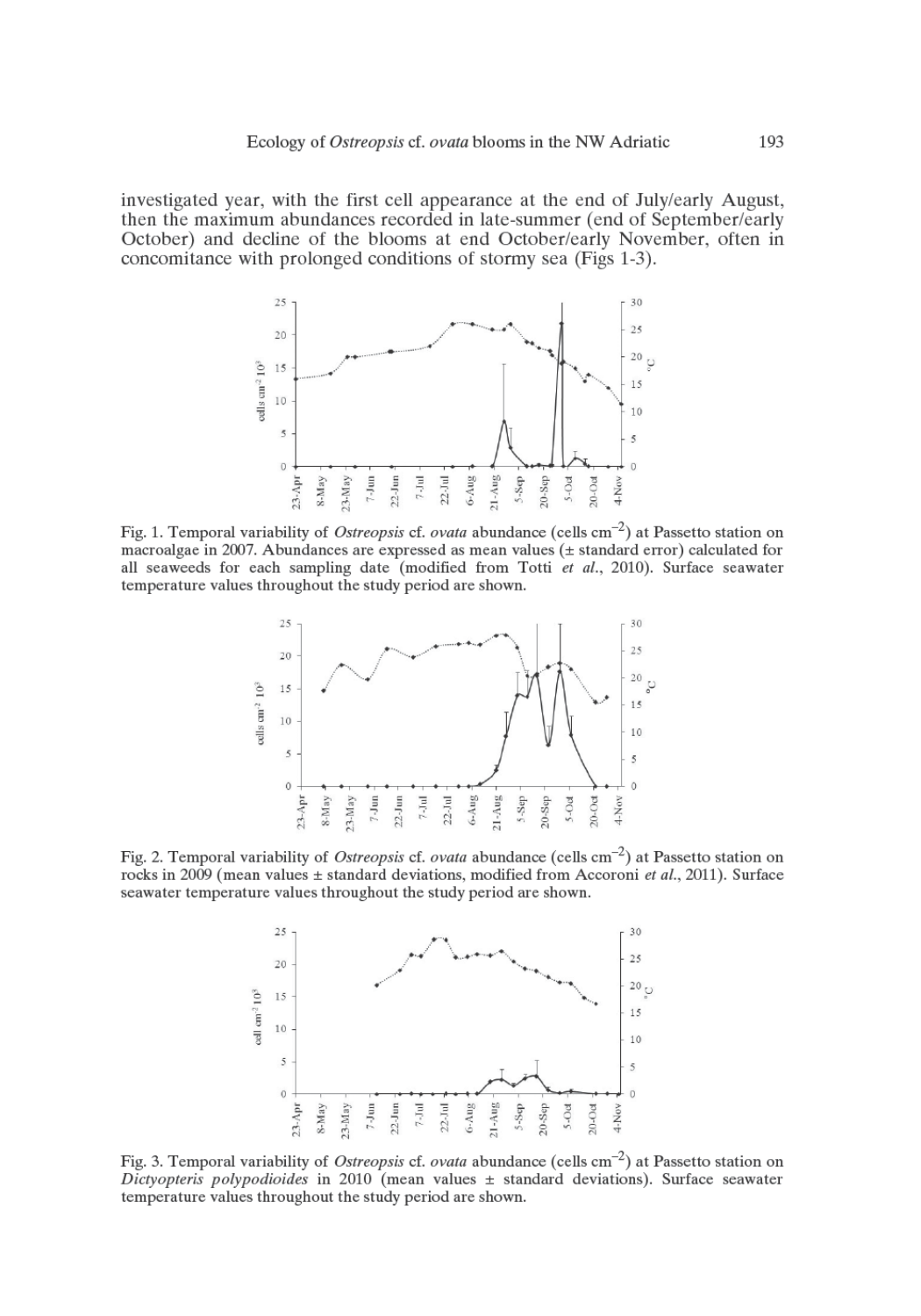Ostreopsis cf. ovata blooms at the Conero Riviera seem to be among the most intense ones within the Mediterranean Sea. O. cf. *ovata* maximum abundances reached yearly  $10^4$  cells cm<sup>-2</sup> ( $10^6$  cells g<sup>-1</sup> fw,  $10^7$  cells g<sup>-1</sup> dw) (Totti et al., 2010; Accoroni et al., 2011). These abundances are comparable with the maximum values reported in the Mediterranean Sea, as in the Ligurian Sea and Catalonia (Mangialajo et al., 2011). In the water column  $O$ , cf. *ovata* cells appeared a few days after their record on benthic substrata and showed quite variable abundances.

#### **ROLE OF ENVIRONMENTAL FACTORS**

Many authors suggested that Ostreopsis spp. need relatively high temperatures to proliferate, suggesting that the global warming may be influence Ostreopsis expansion in the Mediterranean Sea (Hallegraeff, 2010; Granéli et al., 2011). However, although *Ostreopsis* proliferations are often reported in the warmest period of the year, it has been proved that the relationship with the seawater temperature is not the same in all the geographic areas (Mangialajo *et al.*, 2008; Selina & Orlova, 2010). In the NW Adriatic Sea, the highest abundances of O. cf. ovata were always recorded in late summer when temperature was decreasing (Monti et al., 2007; Totti et al., 2010; Accoroni et al.,  $2011$ ).

Often, and particularly in coastal areas, eutrophication appears to be directly linked to the occurrence of harmful algal blooms (Glibert *et al.*, 2010). However, such a cause-effect relationship between Ostreopsis blooms and trophic conditions has not been proved so far. Indeed, worldwide Ostreopsis spp. appear to proliferate both in eutrophicated (Accoroni *et al.*, 2011) and oligotrophic areas (Shears & Ross, 2009). At the Conero Riviera, nutrient concentrations showed a marked variability, with values falling within the expected range for a shallow area subjected to a moderate anthropic impact (Marini et al., 2002). In 2009, we observed the peak of abundances in concomitance with a decrease of nutrient concentrations (Fig. 4), while in 2010 the nutrient concentrations showed a very



Fig. 4. Temporal variability of nutrient concentration ( $\mu$ mol  $1^{-1}$ ) at Passetto station in 2009 (modified from Accoroni et al., 2011). Dissolved Inorganic Nitrogen (left y-axis) and phosphate (right y-axis). Vertical bars indicate the period of Ostreopsis cf. ovata bloom.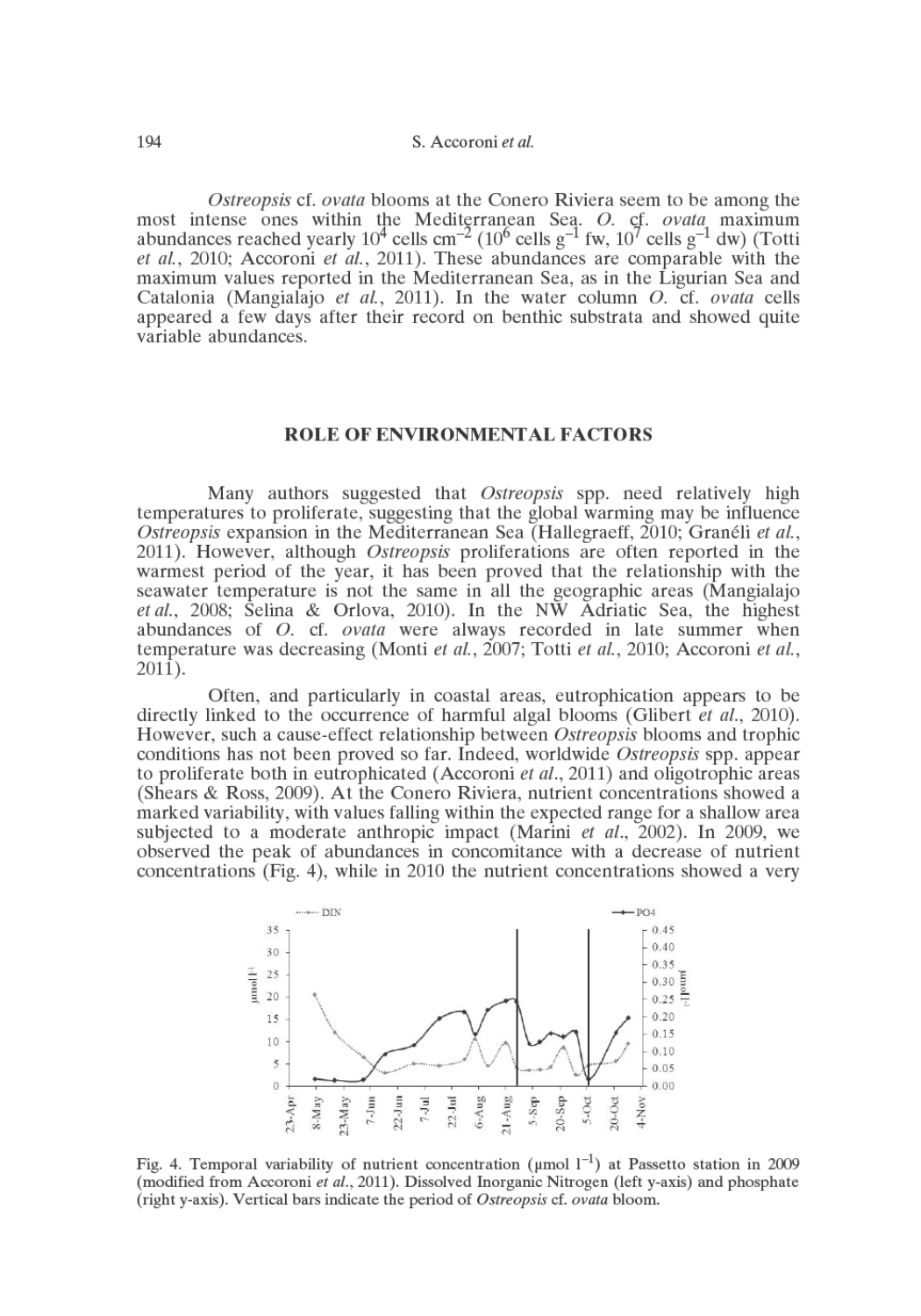

Fig. 5. Temporal variability of nutrient concentration ( $\mu$ mol  $1^{-1}$ ) at Passetto station in 2010. Dissolved Inorganic Nitrogen (left y-axis) and phosphate (right y-axis). Vertical bars indicate the period of Ostreopsis cf. ovata bloom.

oscillating trend (Fig. 5). However, we cannot relate the bloom trend to any particular trophic condition. This observation agrees with that reported by other authors (Vila et al., 2001; Parsons & Preskitt, 2007; Shears & Ross, 2009; Cohu et al., 2012) who did not observe any clear relationship between epiphytic *Ostreopsis* abundances and the concentrations of inorganic nutrients. Further studies are needed to clarify the trophic behaviour of *Ostreopsis* spp. Mixotrophy was hypothesized for these species (Barone, 2007; Burkholder *et al.*, 2008) and may play an important role in *Ostreopsis* development, as already observed in other potentially toxic microalgae (Cucchiari et al., 2008; Heisler et al., 2008).

There are several studies that consider hydrodynamism as a major factor affecting the *Ostreopsis* abundance trend (Shears & Ross, 2009; Totti *et al.*, 2010; Accoroni et al., 2011). The abundances of these benthic dinoflagellates are particularly affected by wave action, since they only loosely attach to the substrata and can be easily removed and re-suspended in the water column. Observations by Totti et al. (2010) highlighted that (1) significantly higher abundances were observed in the sheltered sites compared with the exposed ones; (2) hydrodynamics may have an important effect on the temporal variability of bloom, because stormy events can result in a sudden decrease of cell abundances on the benthic substrata, with cell proliferation being re-established high densities after some days of calm sea conditions.

The role of depth was assessed by Totti et al. (2010) at target sites where samples were collected at different quotes between 0.5 and 9.4 m. O. cf. ovata abundances showed a significant decrease with depth, in agreement with what observed by Richlen & Lobel  $(2011)$ , suggesting that this trend is related to the decrease in light intensity. This may explain why *Ostreopsis* blooms mainly develop in shallow waters. However, such effect cannot be observed in shallow sites affected by high hydrodynamism, such as on the fringing reefs of the higher infralittoral plane, where  $O$ , cf. *ovata* abundances were lower than those recorded immediately deeper, due to the hydrodynamic effect of wave actions (Totti et al., 2010). Similarly, Mabrouk *et al.* (2011) did not find a marked decrease of  $O$ . cf. ovata abundances with depth due the high hydrodynamics in their shallow stations.

It is well known that O. cf. *ovata* is not an obligate epiphytic species, since it is able to colonize a variety of substrata living as epiphytic, epilithic and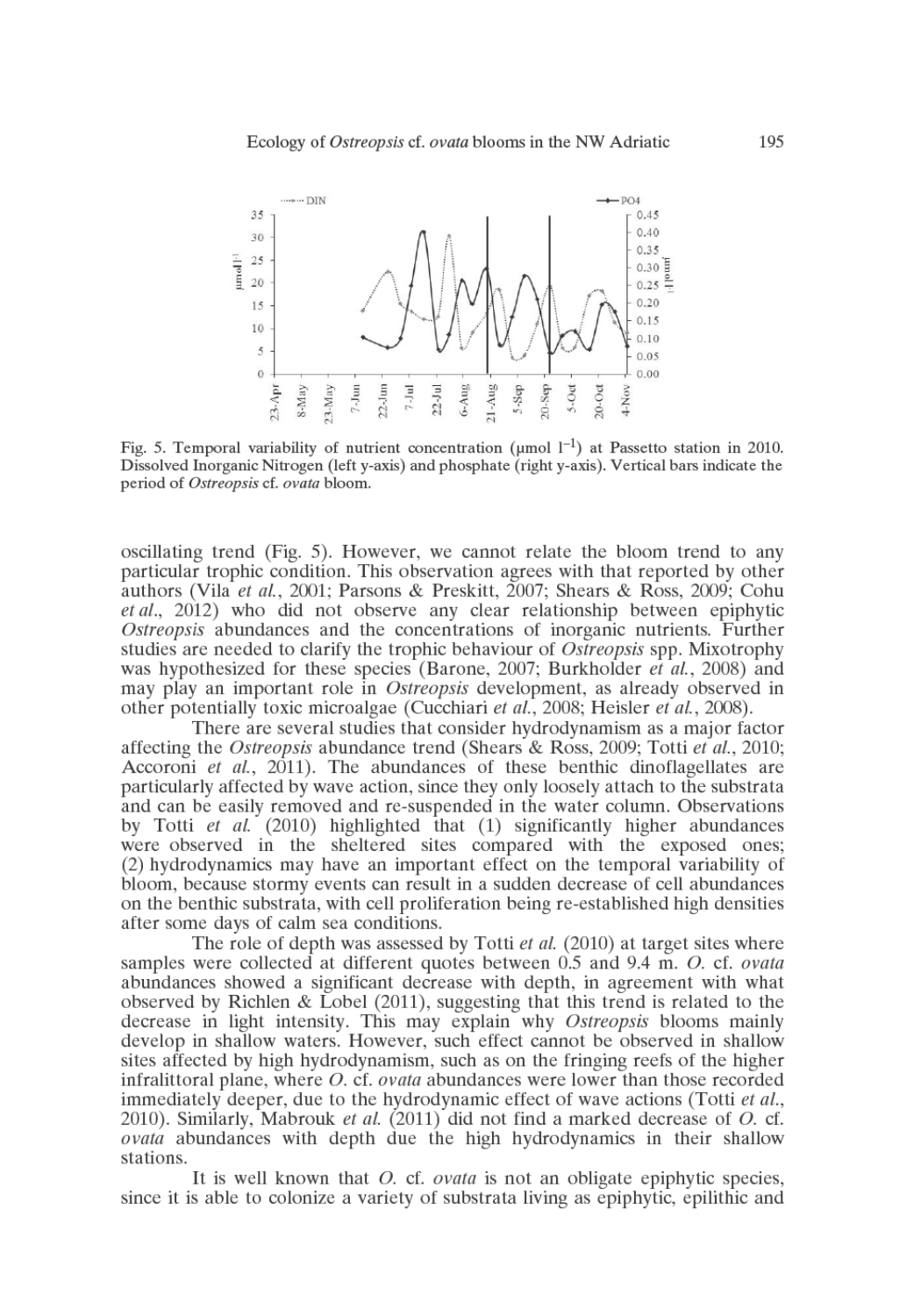epizoic; it was shown that, comparing the mean abundances of *O.* cf. *ovata* settled on seaweed thalli with those growing on hard substrata, significantly higher values were observed in the latter (Totti *et al.*, 2010), suggesting that living substrata support lower concentration of epibionts probably due to the production of some hypothetical allelopathic compounds (Jin & Dong, 2003), while the non-living ones do not exert any contrasting mechanism. Previous studies (Grzebyk *et al.*, 1994) have demonstrated that some macroalgae exude organic substances that stimulate *Gambierdiscus* growth (e.g., *Portieria hornemanii*), while others produce inhibitory compounds (e.g., *Halymenia floresia*). A number of studies underline the importance of host thallus architecture (Lobel *et al.*, 1988; Bomber *et al.*, 1989). Vila *et al.* (2001) observed that three-dimensional flexible thalli are more suitable for the growth of *Ostreopsis* spp. However, the extent of epiphytic colonization is affected by the interaction of several factors; the higher abundances found by Totti *et al.* (2010) in branched than in flattened thalli, might be explained by a different response of such morphotypes to the wave action.

Toxin analysis on natural samples revealed a high toxin content (up to 72 pg cell<sup>-1</sup>) with ovatoxin-a being the major component (Accoroni *et al.*, 2011). During *O.* cf *ovata* blooms, deaths of both benthic invertebrates (limpets, sea urchins and mussels) and several macroalgae commonly found in the area were observed. In particular, macroalgal thalli showed a bleaching of the distal part of the thallus or completely disappeared from the sampling area (Accoroni *et al.*, 2011). These mass mortalities have been also observed in other world areas affected by *Ostreopsis* blooms (e.g., (Shears & Ross, 2009) and also in experimental conditions (Gorbi *et al.*, 2010; Simonini *et al.*, 2011; Faimali *et al*., in press*;*). While *Ostreopsis* probably had an important part in these mortality events, the impact of others environmental factors, such as temperature increase or oxygen depletion, need to be further studied.

#### **REFERENCES**

- ACCORONI S., ROMAGNOLI T., COLOMBO F., PENNESI C., DI CAMILLO C.G., MARINI M., BATTOCCHI C., CIMINIELLO P., DELL'AVERSANO C., DELLO IACOVO E., FATTORUSSO E., TARTAGLIONE L., PENNA A. & TOTTI C., 2011 — *Ostreopsis* cf. *ovata* bloom in the northern Adriatic Sea during summer 2009: Ecology, molecular characterization and toxin profile. *Marine pollution bulletin* 62: 2512-2519.
- ALIGIZAKI K., KATIKOU P., MILANDRI A. & DIOGÈNE J., 2011 Occurrence of palytoxingroup toxins in seafood and future strategies to complement the present state of the art. *Toxicon* 57: 390-399.
- ALIGIZAKI K. & NIKOLAIDIS G., 2006 The presence of the potentially toxic genera *Ostreopsis* and *Coolia* (Dinophyceae) in the north Aegean sea, Greece. *Harmful algae* 5: 717-730.
- BARONE R., 2007 Behavioural trait of *Ostreopsis ovata* (Dinophyceae) in Mediterranean rock pools: the spider's strategy. *Harmful algae news* 33: 1-3
- BATTOCCHI C., TOTTI C., VILA M., MASÓ M., CAPELLACCI S., ACCORONI S., REÑÉ A., SCARDI M. & PENNA A., 2010 — Monitoring toxic microalgae *Ostreopsis* (dinoflagellate) species in coastal waters of the Mediterranean Sea using molecular PCRbased assay combined with light microscopy. *Marine pollution bulletin* 60: 1074-1084.
- BOMBER J.W., RUBIO M.G. & NORRIS D.R., 1989 Epiphytism of dinoflagellates associated with the disease ciguatera – substrate-specificity and nutrition. *Phycologia* 28: 360-368.
- BURKHOLDER J.M., GLIBERT P.M. & SKELTON H.M., 2008 Mixotrophy, a major mode of nutrition for harmful algal species in eutrophic waters. *Harmful algae* 8: 77-93.
- CIMINIELLO P., DELL'AVERSANO C., DELLO IACOVO E., FATTORUSSO E., FORINO M. & TARTAGLIONE L., 2011 — LC-MS of palytoxin and its analogues: State of the art and future perspectives. *Toxicon* 57: 376-389.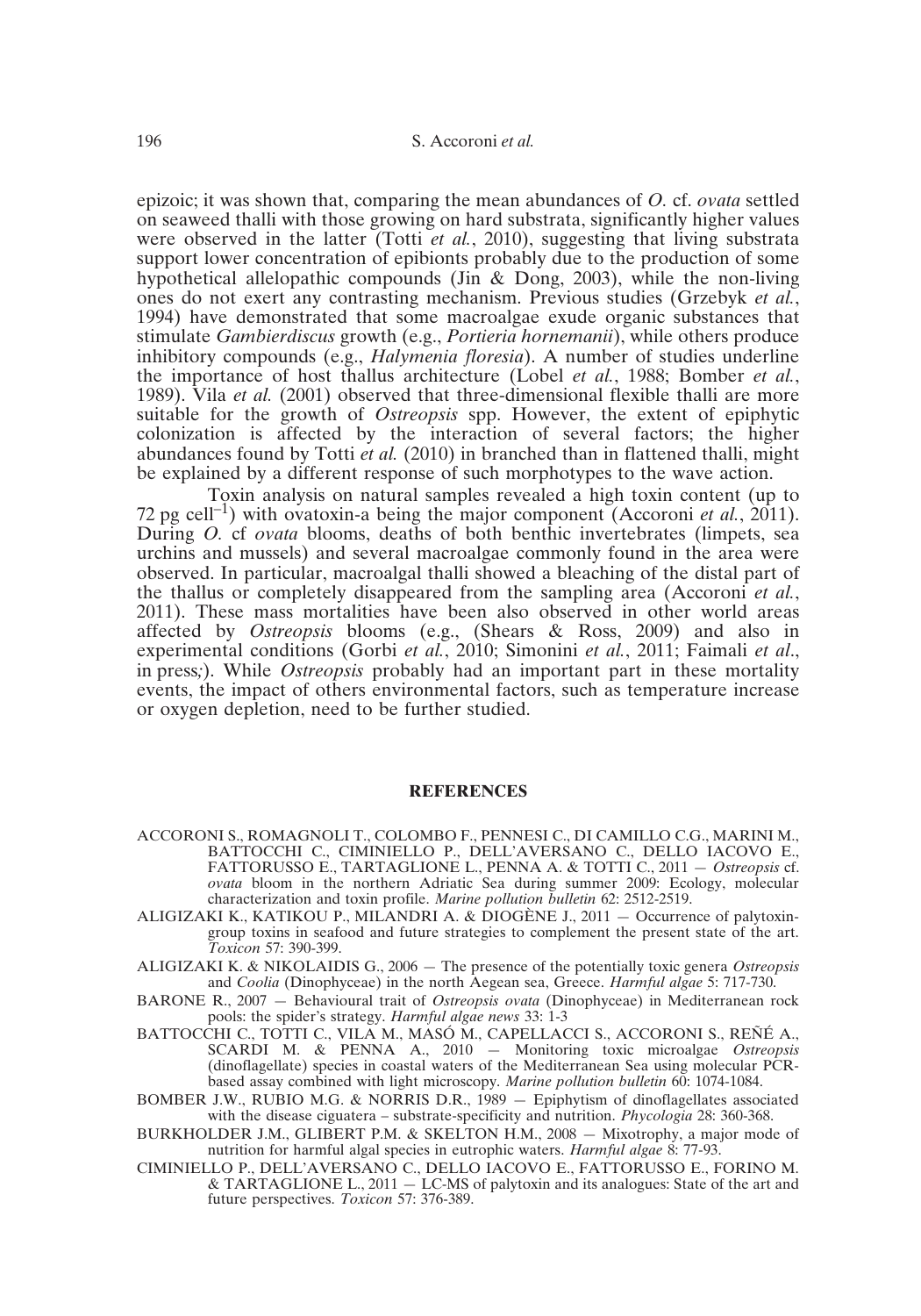- COHU S., THIBAUT T., MANGIALAJO L., LABAT J.-P., PASSAFIUME O., BLANFUNÉ A., SIMON N., COTTALORDA J.-M. & LEMÉE R. — Occurrence of the toxic dinoflagellate *Ostreopsis* cf. *ovata* in relation with environmental factors in Monaco (NW Mediterranean). *Marine pollution bulletin* 62: 2681-2691.
- CUCCHIARI E., GUERRINI F., PENNA A., TOTTI C. & PISTOCCHI R., 2008 Effect of salinity, temperature, organic and inorganic nutrients on growth of cultured *Fibrocapsa japonica* (Raphidophyceae) from the northern Adriatic Sea. *Harmful algae* 7: 405-414.
- FAIMALI M., GIUSSANI V., PIAZZA V., GARAVENTA F., CORRÀ C., ASNAGHI V., PRIVITERA D., GALLUS L., CATTANEO-VIETTI R., MANGIALAJO L. & CHIANTORE M., in press — Toxic effects of Harmful benthic Dinoflagellate *Ostreopsis ovata* on invertebrate and vertebrate marine organisms. *Marine environmental research*. doi:10.1016/j.marenvres.2011.09.010.
- GLIBERT P.M., ALLEN J.I., BOUWMAN A.F., BROWN C.W., FLYNN K.J., LEWITUS A.J. & MADDEN C.J., 2010 — Modeling of HABs and eutrophication Status, advances, challenges. *Journal of marine systems* 83: 262-275.
- GORBI S., BOCCHETTI R., BINELLI A., TOTTI C., CUCCHIARI E., ACCORONI S., RAFFAELLI F., NANETTI L., VIGNINI A., MAZZANTI L., REGOLI F., CIMINIELLO P., FATTORUSSO E., BACCHIOCCHI S., GRAZIOSI T. & ORLETTI R., 2010 — Biological effects of palytoxin-like compounds from benthic microalga *Ostreopsis ovata*: A multibiomarkers approach with the mussels *Mytilus galloprovincialis*. *Comparative biochemistry and physiology a-molecular & integrative physiology* 157: S21-S21.
- GRANÉLI E., VIDYARATHNA N.K., FUNARI E., CUMARANATUNGA P.R.T. & SCENATI R., 2011 — Can increases in temperature stimulate blooms of the toxic benthic dinoflagellate *Ostreopsis ovata*? *Harmful algae* 10: 165-172.
- GRZEBYK D., BERLAND B., THOMASSIN B.A., BOSI C. & ARNOUX A., 1994 Ecology of ciguateric dinoflagellates in the coral reef complex of Mayotte Island (S.W. Indian Ocean). *Journal of Experimental Marine biology and ecology* 178: 51-66.
- HALLEGRAEFF G.M., 2010 Ocean climate change, phytoplankton community responses, and harmful algal blooms: A formidable predictive challenge. *Journal of phycology* 46: 220-235.
- HASLE G.R., 1978 The inverted microscope method. *In*: Sournia A. (ed.), *Phytoplankton Manual*. Paris, UNESCO, pp. 88-96.
- HEISLER J., GLIBERT P. M., BURKHOLDER J.M., ANDERSON D.M., COCHLAN W., DENNISON W.C., DORTCH Q., GOBLER C.J., HEIL C.A., HUMPHRIES E., LEWITUS A., MAGNIEN R., MARSHALL H.G., SELLNER K., STOCKWELL D.A., STOECKER D.K. & SUDDLESON M., 2008 — Eutrophication and harmful algal blooms: A scientific consensus. *Harmful algae* 8: 3-13.
- JIN Q. & DONG S., 2003 Comparative studies on the allelopathic effects of two different strains of *Ulva pertusa* on *Heterosigma akashiwo* and *Alexandrium tamarense*. *Journal of experimental marine biology and ecology* 293: 41-55.
- LOBEL P.S., ANDERSON D.M. & DURAND-CLEMENT M., 1988 Assessment of ciguatera dinoflagellate populations – sample variability and algal substrate selection. *Biological bulletin* 175: 94-101.
- MABROUK L., HAMZA A., BRAHIM M.B. & BRADAI M.N., 2011 Temporal and depth distribution of microepiphytes on *Posidonia oceanica* (L.) Delile leaves in a meadow off Tunisia. *Marine ecology* 32: 148-161.
- MANGIALAJO L., BERTOLOTTO R., CATTANEO-VIETTI R., CHIANTORE M., GRILLO C., LEMÉE R., MELCHIORRE N., MORETTO P., POVERO P. & RUGGIERI N., 2008 — The toxic benthic dinoflagellate *Ostreopsis ovata*: Quantification of proliferation along the coastline of Genoa, Italy. *Marine pollution bulletin* 56: 1209-1214.
- MANGIALAJO L., GANZIN N., ACCORONI S., ASNAGHI V., BLANFUNÉ A., CABRINI M., CATTANEO-VIETTI R., CHAVANON F., CHIANTORE M., COHU S., COSTA E., FORNASARO D., GROSSEL H., MARCO-MIRALLES F., MASÓ M., REÑÉ A., ROSSI A. M., SALA M. M., THIBAUT T., TOTTI C., VILA M. & LEMÉE R., 2011 — Trends in *Ostreopsis* proliferation along the Northern Mediterranean coasts. *Toxicon* 57: 408-420.
- MARINI M., FORNASIERO P. & ARTEGIANI A., 2002 Variations of hydrochemical features in the coastal waters of Monte Conero: 1982-1990. *P.S.Z.N. Marine ecology* 23 (Suppl. 1): 258-271.
- MONTI M., MINOCCI M., BERAN A. & IVE≤A L., 2007 First record of *Ostreopsis* cfr. *ovata* on macroalgae in the Northern Adriatic Sea. *Marine pollution bulletin* 54: 598-601.
- PARSONS M.L. & PRESKITT L.B.,  $2007 A$  survey of epiphytic dinoflagellates from the coastal waters of the island of Hawai'i. *Harmful algae* 6:658-669.